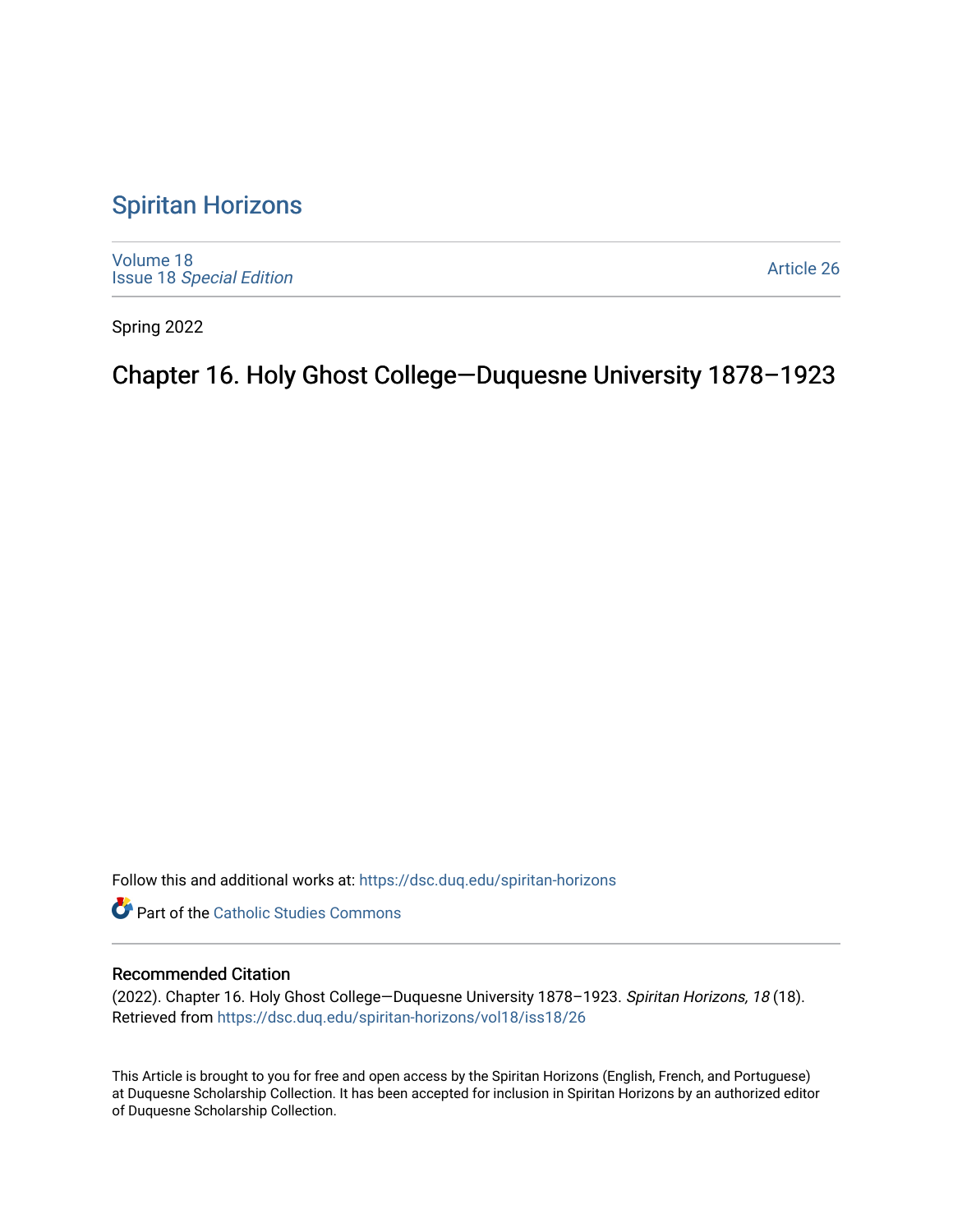### Chapter 16

# **Holy Ghost College—Duquesne University 1878–1923**

Duquesne University is almost as old as the American Province. Before its foundation, three unsuccessful attempts had been made by secular clergy and by an Order of Brothers to establish a work of Catholic Higher Education in the city of Pittsburgh. Where they failed, the Fathers of the Holy Ghost have succeeded in the face of constantly recurring difficulties, because, no doubt, of the guiding hand of Providence, but also because of the spirit of sacrifce and zeal that has animated every worker assigned to the task.

The founder of the Catholic College of the Holy Ghost  $-$  as the institution was frst denominated—was the Very Rev. Joseph Strub, CSSp, of holy memory, frst Provincial of the Order in the United States. It was in the year 1878, while he was still rector of St. Mary's Church, Sharpsburg, that he consented, at the pressing invitation of the late Bishop Domenec, to open a school in which the members of his Order, aided by competent laymen, would give instruction in the classical, scientifc, and commercial branches, combined with sound religious training. After various attempts to secure a suitable structure in some central location, it was decided to select the spacious building of Smith's tailoring establishment, located in what was then a select residential district, at the corner of Wylie and Federal Street. The latter is now Fernando Street. Accordingly, in spite of the very brief space of time remaining before the beginning of the school session, and in spite of the lack of accommodation for both pupils and professors, the new College opened its doors for the admission of students on October 1, 1878.

Its early vicissitudes did not tend to encourage the promoter to whose appeal only forty students responded. But, under the earnest and energetic direction of the frst President, the late Rev. W. P. Power, CSSp, who arrived from the Island of Trinidad on January 15, 1879, and who soon gathered about him a splendid